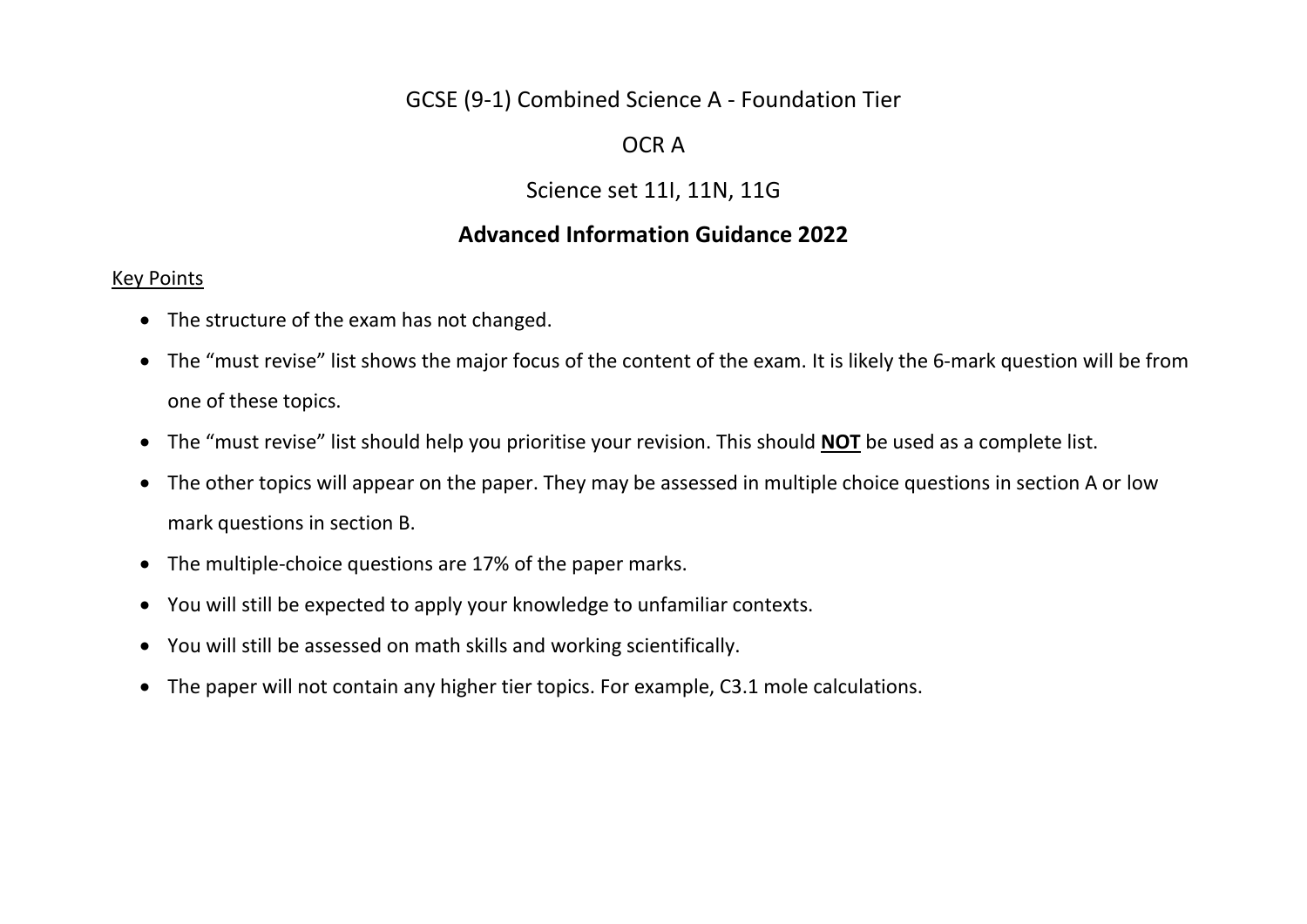## **J250/01 Biology Paper 1**

# $17^{\text{th}}$  May

### 60 marks - 1 hour 10 minutes

| <b>Must Revise</b>                      | <b>Revised?</b> | <b>Should Revise</b>              | <b>Revised?</b> | <b>Ideally Revise</b> | <b>Revised?</b> |
|-----------------------------------------|-----------------|-----------------------------------|-----------------|-----------------------|-----------------|
| Section B1.1 Cell Structures            |                 | Section B3.2 The endocrine        |                 |                       |                 |
|                                         |                 | system                            |                 |                       |                 |
|                                         |                 |                                   |                 |                       |                 |
| Section B1.2 What happens in cells?     |                 | Section B3.3 Maintaining internal |                 |                       |                 |
|                                         |                 | environments                      |                 |                       |                 |
|                                         |                 |                                   |                 |                       |                 |
| Section B1.3 Respiration                |                 |                                   |                 |                       |                 |
|                                         |                 |                                   |                 |                       |                 |
|                                         |                 |                                   |                 |                       |                 |
| Section B1.4 Photosynthesis             |                 |                                   |                 |                       |                 |
|                                         |                 |                                   |                 |                       |                 |
|                                         |                 |                                   |                 |                       |                 |
| Section B2.1 Supplying the cell         |                 |                                   |                 |                       |                 |
|                                         |                 |                                   |                 |                       |                 |
|                                         |                 |                                   |                 |                       |                 |
| Section B2.2 The challenges of size     |                 |                                   |                 |                       |                 |
|                                         |                 |                                   |                 |                       |                 |
|                                         |                 |                                   |                 |                       |                 |
| Section B3.1 Coordination and control - |                 |                                   |                 |                       |                 |
| the nervous system                      |                 |                                   |                 |                       |                 |
|                                         |                 |                                   |                 |                       |                 |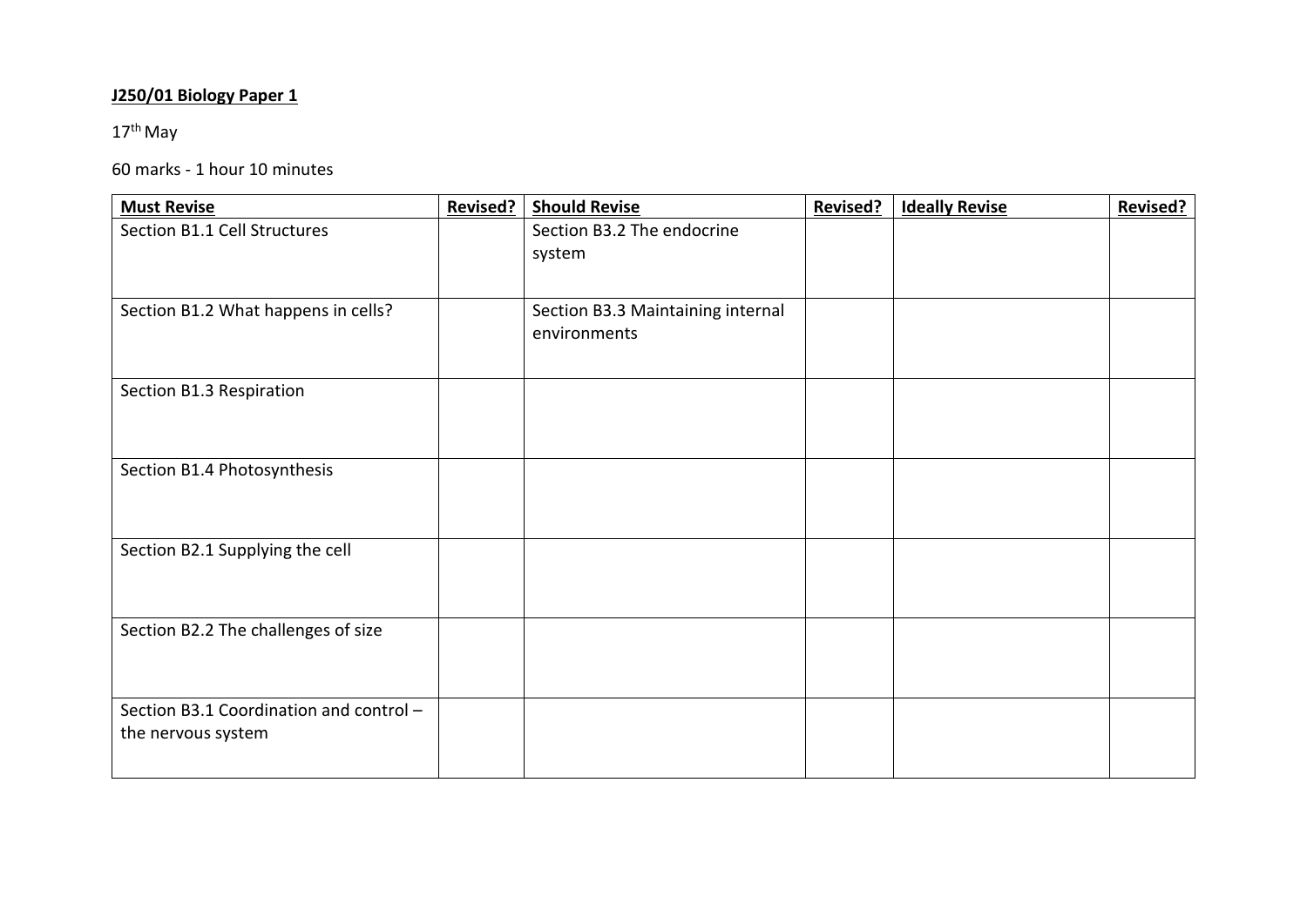| <b>B1.2 Practical Activity Group 3:</b><br>Investigate the factors that can affect<br>the rate of enzyme activity.            |  |  |  |
|-------------------------------------------------------------------------------------------------------------------------------|--|--|--|
| <b>B1.4 Practical Activity Group 4:</b><br>Investigate the factors that can affect<br>the rate of photosynthesis of pondweed. |  |  |  |
| <b>B2.1 Practical Activity Group 4:</b><br>Investigate water uptake by a plant or<br>water loss from a plant.                 |  |  |  |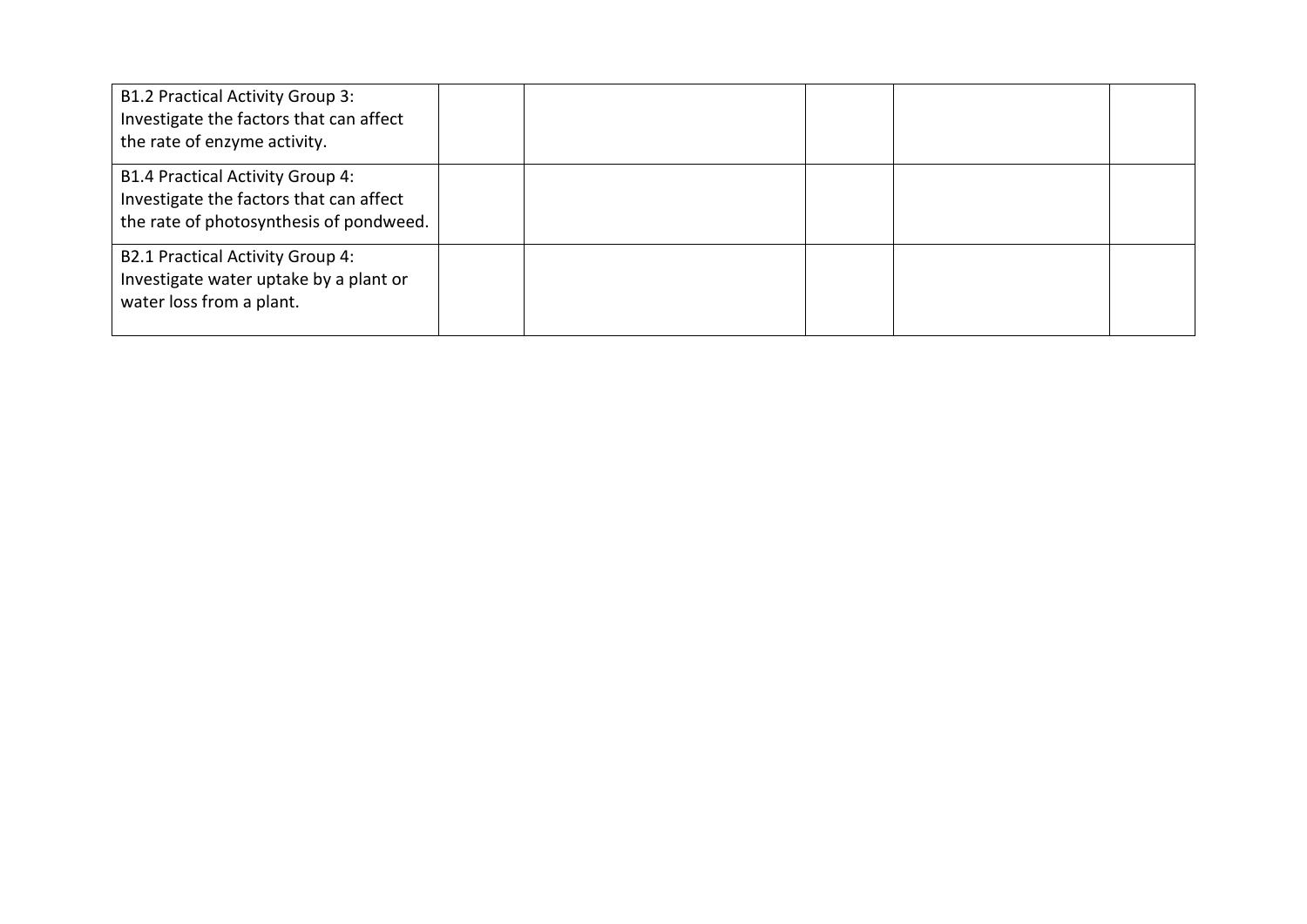## **J250/02 Biology Paper 2**

15th June

#### 60 marks - 1 hour 10 minutes

| <b>Must Revise</b>                           | <b>Revised?</b> | <b>Should Revise</b>    | <b>Revised?</b> | <b>Ideally Revise</b>    | <b>Revised?</b> |
|----------------------------------------------|-----------------|-------------------------|-----------------|--------------------------|-----------------|
| Section B4.1 Ecosystems                      |                 | Section B5.2 Natural    |                 | Section B6.2 Feeding the |                 |
|                                              |                 | selection and evolution |                 | human race               |                 |
|                                              |                 |                         |                 |                          |                 |
| Section B5.1 Inheritance                     |                 |                         |                 |                          |                 |
|                                              |                 |                         |                 |                          |                 |
|                                              |                 |                         |                 |                          |                 |
| Section B6.1 Monitoring and maintaining      |                 |                         |                 |                          |                 |
| the environment                              |                 |                         |                 |                          |                 |
|                                              |                 |                         |                 |                          |                 |
| Section B6.3 Monitoring and maintaining      |                 |                         |                 |                          |                 |
| health                                       |                 |                         |                 |                          |                 |
|                                              |                 |                         |                 |                          |                 |
| Section B6.3 Part 2 Non-communicable         |                 |                         |                 |                          |                 |
| diseases                                     |                 |                         |                 |                          |                 |
|                                              |                 |                         |                 |                          |                 |
| B6.1 Practical Activity Group 2: Investigate |                 |                         |                 |                          |                 |
| habitats using sampling techniques.          |                 |                         |                 |                          |                 |
|                                              |                 |                         |                 |                          |                 |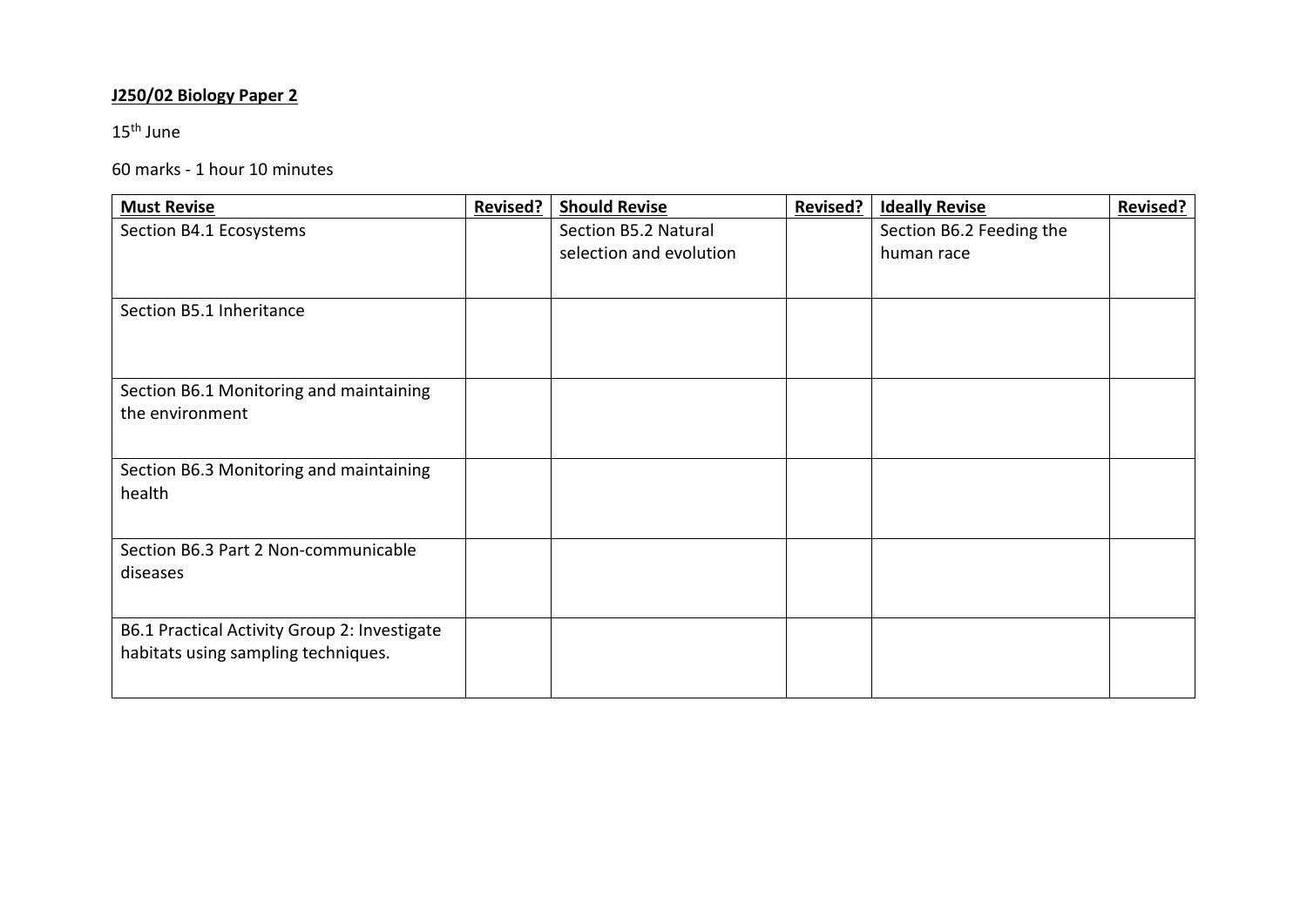## **J250/03 Chemistry Paper 1**

27<sup>th</sup> May

### 60 marks – 1 hour 10 minutes

| <b>Must Revise</b>                                                             | <b>Revised?</b> | <b>Should Revise</b>               | <b>Revised?</b> | <b>Ideally Revise</b>     | <b>Revised?</b> |
|--------------------------------------------------------------------------------|-----------------|------------------------------------|-----------------|---------------------------|-----------------|
| Section C1.2 Atomic structure                                                  |                 | Section C1.1 The Particle<br>Model |                 | Section C3.4 Electrolysis |                 |
| Section C2.1 Purity and separating mixtures                                    |                 | Section C3.2 Energetics            |                 |                           |                 |
| Section C2.2 Bonding                                                           |                 |                                    |                 |                           |                 |
| Section C2.3 Properties of materials                                           |                 |                                    |                 |                           |                 |
| Section C3.1 Introducing chemical reactions                                    |                 |                                    |                 |                           |                 |
| Section C3.3 Types of chemical reaction                                        |                 |                                    |                 |                           |                 |
| C2.1 Practical Activity Group 2: Separate<br>chemical mixtures, distillation   |                 |                                    |                 |                           |                 |
| C2.1 Practical Activity Group 3: Separate<br>chemical mixtures, chromatography |                 |                                    |                 |                           |                 |
| C3.3 Practical Activity Group 4: Production<br>of a salt.                      |                 |                                    |                 |                           |                 |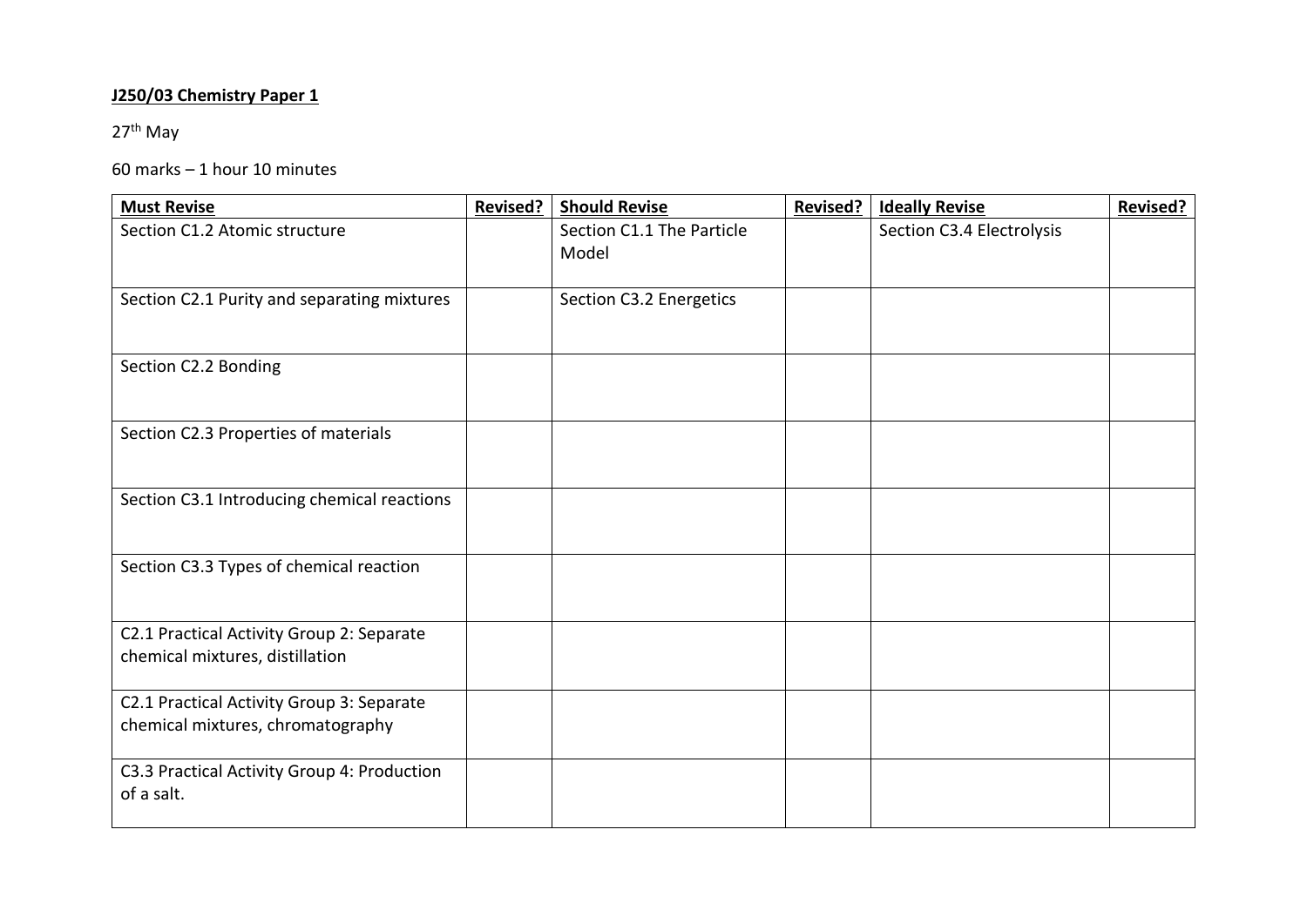| C5.1 Practical Activity Group 5: Measure the |  |  |  |
|----------------------------------------------|--|--|--|
| rate of a chemical reaction.                 |  |  |  |
|                                              |  |  |  |

## **J250/04 Chemistry Paper 2**

20<sup>th</sup> June

60 marks – 1 hour 10 minutes

| <b>Must Revise</b>                           | <b>Revised?</b> | <b>Should Revise</b> | <b>Revised?</b> | <b>Ideally Revise</b>   | <b>Revised?</b> |
|----------------------------------------------|-----------------|----------------------|-----------------|-------------------------|-----------------|
| Section C4.1 Predicting chemical reactions   |                 |                      |                 | Section C5.2 Equilibria |                 |
| Section C6.1 Improving processes and         |                 |                      |                 |                         |                 |
| products                                     |                 |                      |                 |                         |                 |
| Section C6.2 Interpreting and interacting    |                 |                      |                 |                         |                 |
| with Earth systems                           |                 |                      |                 |                         |                 |
| C6.1 Practical Activity Group 3: Separate    |                 |                      |                 |                         |                 |
| chemical mixtures. This could be fractional  |                 |                      |                 |                         |                 |
| distillation of crude oil.                   |                 |                      |                 |                         |                 |
| C4.1 Practical Activity Group 4: Production  |                 |                      |                 |                         |                 |
| of salts in displacement reactions.          |                 |                      |                 |                         |                 |
| Section C5.1 Controlling reactions           |                 |                      |                 |                         |                 |
| C5.1 Practical Activity Group 5: Measure the |                 |                      |                 |                         |                 |
| rate of reaction between a metal and an      |                 |                      |                 |                         |                 |
| acid.                                        |                 |                      |                 |                         |                 |
| C2.1 Practical Activity Group 3: Separate    |                 |                      |                 |                         |                 |
| chemical mixtures, chromatography            |                 |                      |                 |                         |                 |
|                                              |                 |                      |                 |                         |                 |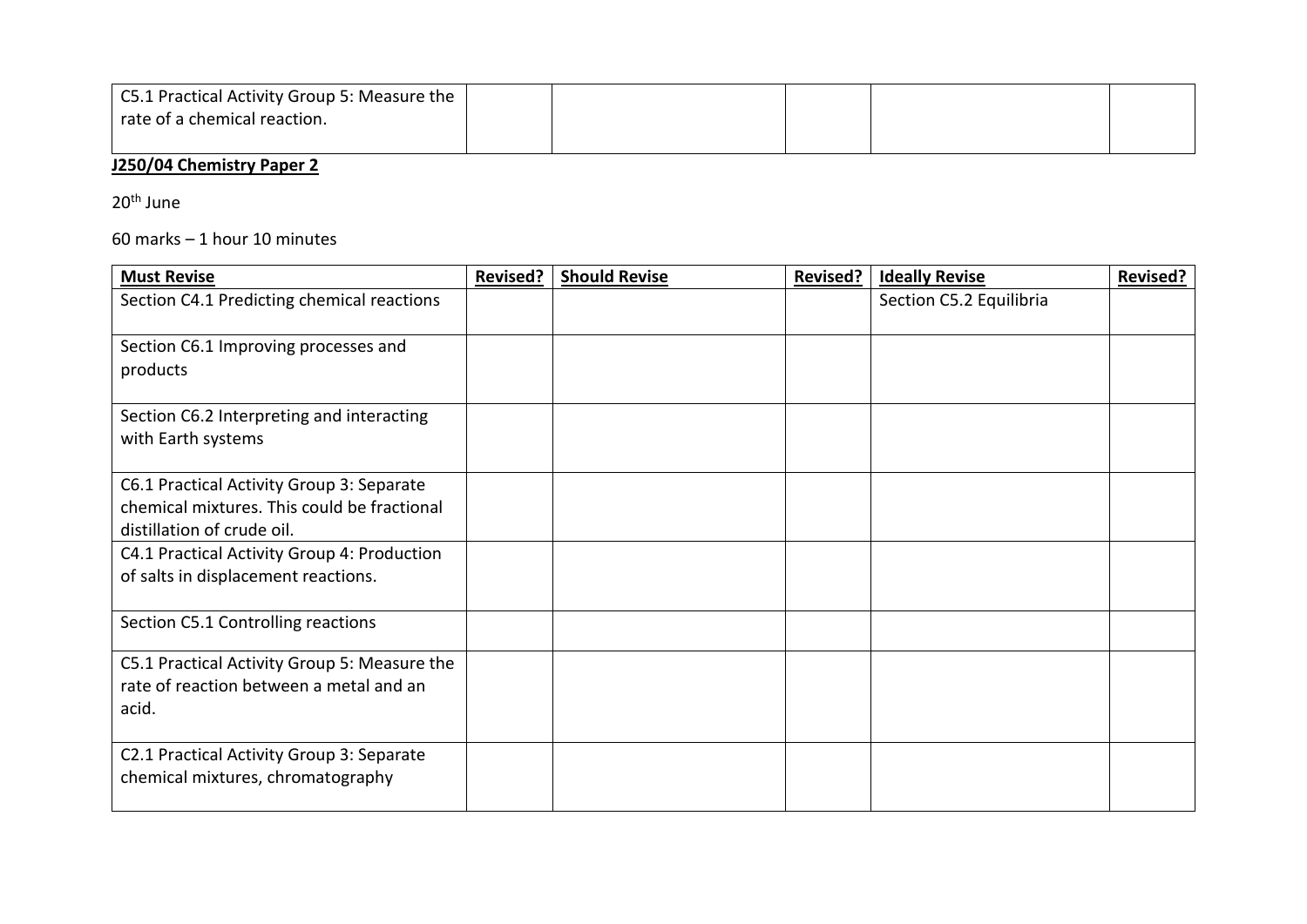| C3.3 Practical Activity Group 4: Production<br>of a salt.                    |  |  |  |
|------------------------------------------------------------------------------|--|--|--|
| C5.1 Practical Activity Group 5: Measure the<br>rate of a chemical reaction. |  |  |  |

### **J250/05 Physics Paper 1**

9<sup>th</sup> June

60 marks – 1 hour 10 minutes

You will be given an equation sheet. https://ocr.org.uk/Images/638457-data-sheet-for-june-2022.pdf

| <b>Must Revise</b>                             | <b>Revised?</b> | <b>Should Revise</b>      | <b>Revised?</b> | <b>Ideally Revise</b>    | <b>Revised?</b> |
|------------------------------------------------|-----------------|---------------------------|-----------------|--------------------------|-----------------|
| Section P1.2 Changes of state                  |                 | Section P1.1 The particle |                 | Section P3.3 Magnets and |                 |
|                                                |                 | model                     |                 | magnetic fields          |                 |
| Section P2.1 Motion                            |                 |                           |                 |                          |                 |
| Section P2.2 Newton's laws                     |                 |                           |                 |                          |                 |
| Section P2.3 Forces in action                  |                 |                           |                 |                          |                 |
| Section P3.2 Simple circuits                   |                 |                           |                 |                          |                 |
| P1.2 Practical Activity Group 1: Determine     |                 |                           |                 |                          |                 |
| the density of an object.                      |                 |                           |                 |                          |                 |
| P2.3 Practical Activity Group 2: Investigate   |                 |                           |                 |                          |                 |
| the effect of forces on springs                |                 |                           |                 |                          |                 |
| P3.2 Practical Activity Group 6: Measure the   |                 |                           |                 |                          |                 |
| current and potential difference in a circuit. |                 |                           |                 |                          |                 |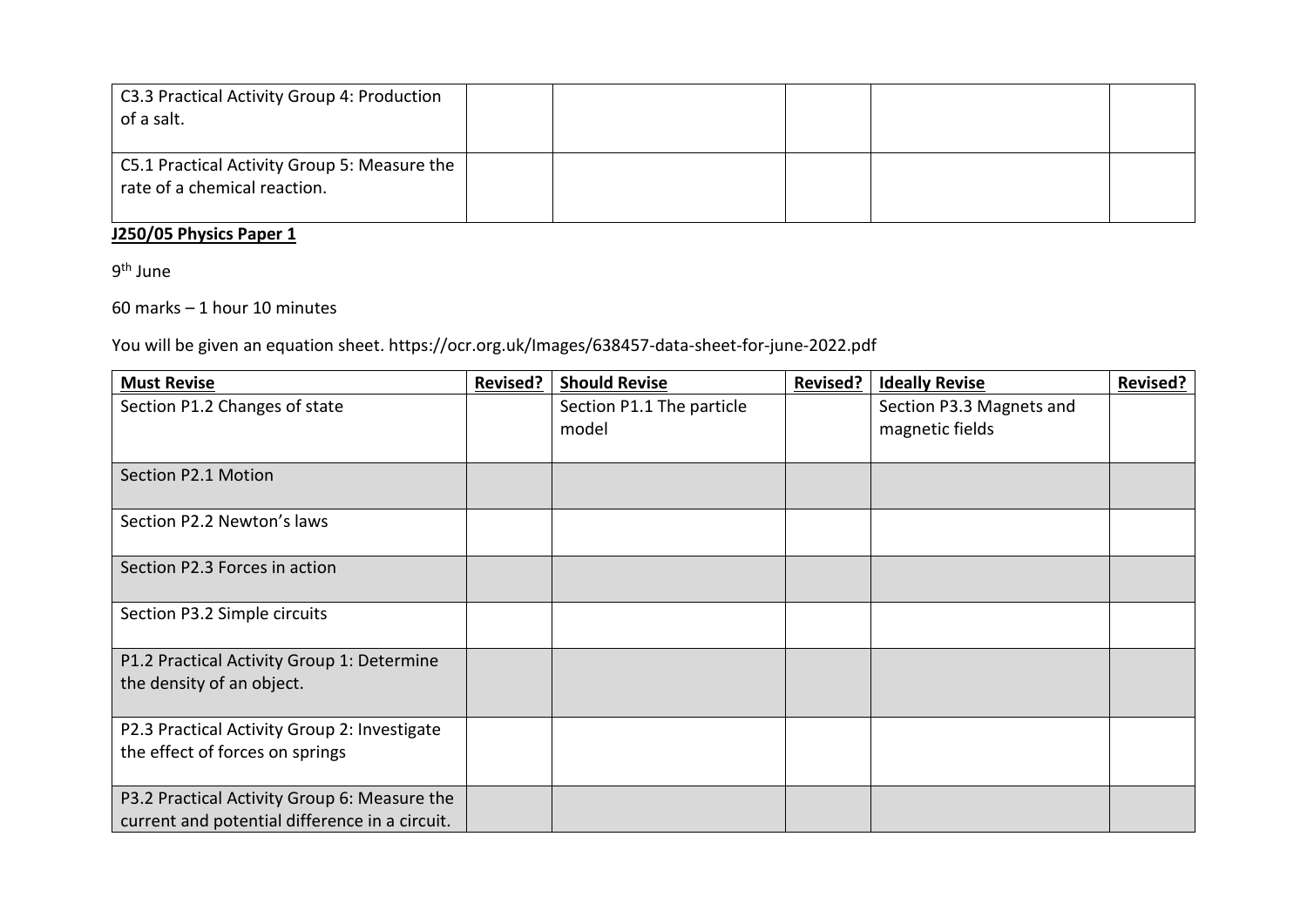#### **J250/06 Physics Paper 2**

23rd June

60 marks – 1 hour 10 minutes

You will be given an equation sheet. https://ocr.org.uk/Images/638457-data-sheet-for-june-2022.pdf

| <b>Must Revise</b>                                                                       | <b>Revised?</b> | <b>Should Revise</b>                    | <b>Revised?</b> | <b>Ideally Revise</b> | <b>Revised?</b> |
|------------------------------------------------------------------------------------------|-----------------|-----------------------------------------|-----------------|-----------------------|-----------------|
| Section P4.1 Wave behaviour                                                              |                 | Section 4.2 Electromagnetic<br>spectrum |                 | P3.2 Simple circuits  |                 |
| Section P4.3 Radioactivity                                                               |                 | Section P6.1 Physics on the<br>move     |                 |                       |                 |
| Section P5.1 Work done                                                                   |                 |                                         |                 |                       |                 |
| Section P5.2 Power and efficiency                                                        |                 |                                         |                 |                       |                 |
| Section P6.2 Powering Earth                                                              |                 |                                         |                 |                       |                 |
| P4.1 Practical Activity Group 4: Investigate<br>the behaviour of waves in a ripple tank. |                 |                                         |                 |                       |                 |
|                                                                                          |                 |                                         |                 |                       |                 |
| P1.2 Practical Activity Group 5: Measure<br>energy transfer to water.                    |                 |                                         |                 |                       |                 |